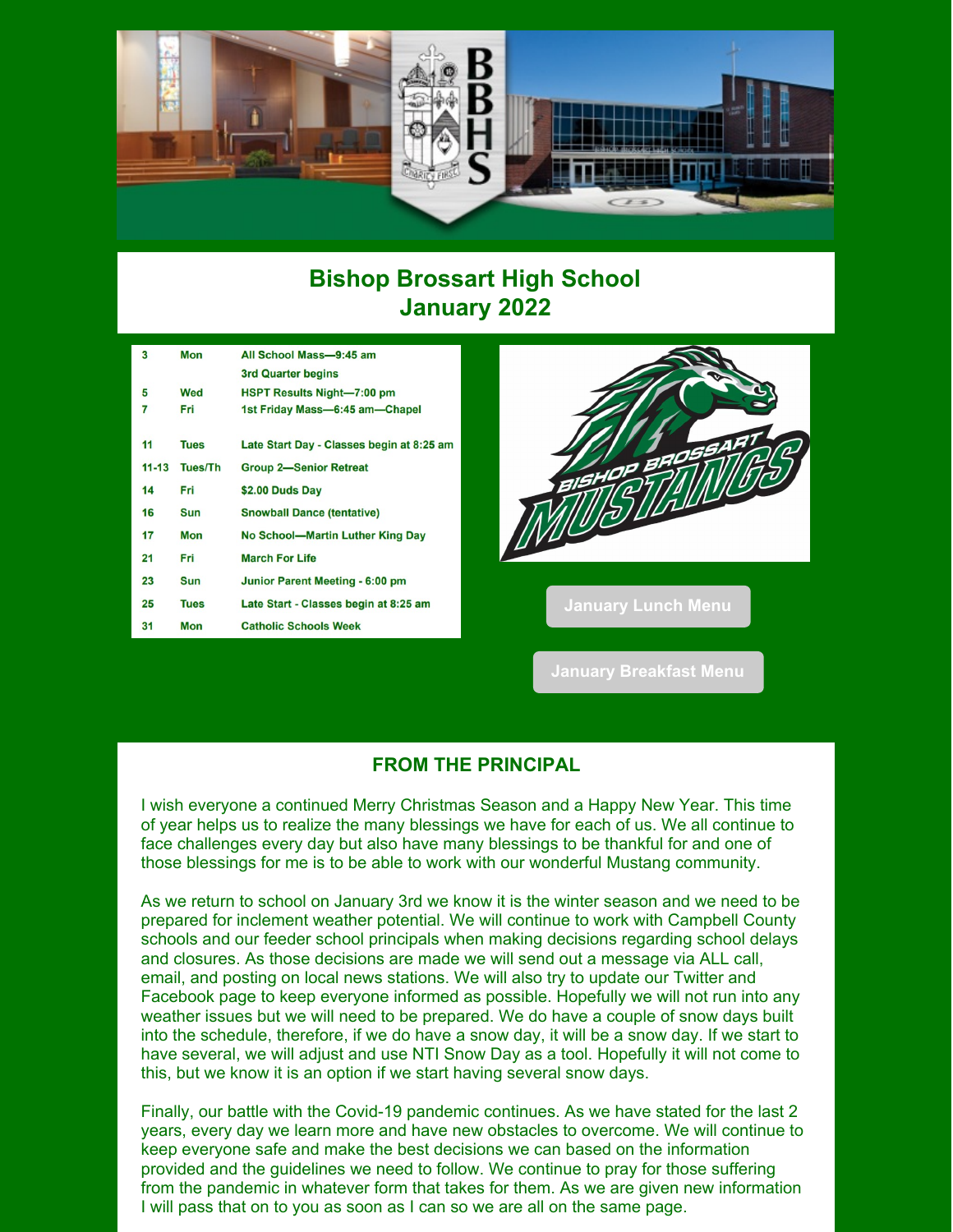Again, I wish everyone a Happy New Year.

God Bless

#### **COUNSELORS CORNER**

**Seniors** - Please bring copies of your college acceptance letters and scholarship offers to Mrs. Steffen. These will be used for end of the year ceremonies.

**Juniors** - There will be a Junior Parent College Information Night on Sunday, January 23rd starting at 6:00 in The Munninghoff Family Performing Arts Center.

#### **MARCH FOR LIFE**

The Diocese of Covington will once again observe a Diocesan Day of Prayer and Penance for Life on January 21, 2022. Each of the Catholic schools in our Diocese will observe this day with a prayer service. It will begin at 9:00 am on January 21, 2022 with the idea that all of our schools are united in a common Prayer for Life. We would love to have you join us in prayer from your homes or at work during this time as we unite to pray for an end to abortion.

Additionally, we will be taking a group of students to The March for Life in Washington D.C. Please pray for us on our pilgrimage as well as for all lives that have been taken prematurely. We will be having a Believe, an adoration and worship hour, on January 9th at 7pm in the Munninghoff in preparation for the March. Please join us as we pray and celebrate life. You can contact Ms. Stadtmiller at [astadtmiller@bishopbrossart.org](mailto:astadtmiller@bishopbrossart.org) for questions about the March.

#### **DEVELOPMENT OFFICE NEWS**

*Opinions / Comments!! Email… tharden@bishopbrossart.org* Contact: 635-2108 Ext. 7704

**ANNUAL APPEAL...** This year's Annual Appeal booklet should have arrived. We reach out to you, our extended community of alumni, parents, donors, and friends with this message… please be as generous as you can in your consideration to support the Annual Appeal. Year in and year out, Annual Appeal funds provide an immeasurable benefit for the countless families that rely on financial assistance in order to send their children to Bishop Brossart. Please carry on one of Bishop Brossart's most cherished traditions. Namely; "… that no deserving student be denied the special Bishop Brossart educational experience due to financial need." Each and every gift is so deeply respected. The campaign ends June 30, 2022.

**MATCHING GIFTS…** With your contribution to the Annual Appeal, please remember many companies will provide dollar for dollar a MATCHING GIFT to BBHS. In support of our campaign, check with your company's human resources department to see if your employer offers this program to its employees. Or you may go to the special website at... [www.matchinggifts.com/covingtondiocese](http://www.matchinggifts.com/covingtondiocese) that provides a list of many of the companies who continue to contribute to our schools through the MATCHING GIFT program.

**FIRST FRIDAY MASS...** All are welcome to come and celebrate morning Mass on Friday, January 7th, at 6:45 a.m. in the St. Francis of Assisi Chapel. There will be a light breakfast available afterwards.

**MUSTANG MONTHLIES**… DECEMBER WINNERS were: (\$25 Each): Edna Mae &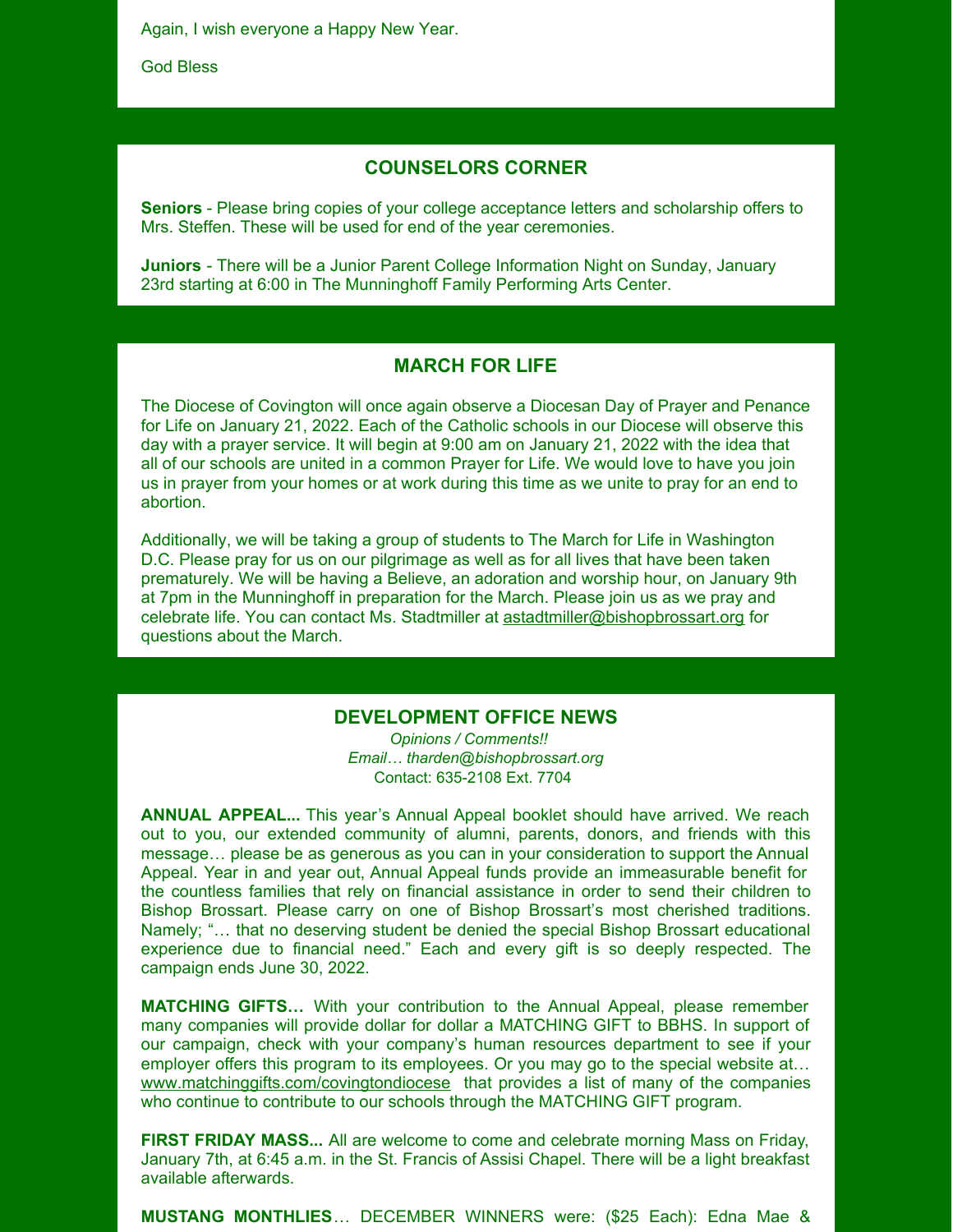Dennis Howard, Sarah Koetting, Kellan Elfers, Teresa Eckert, Bonnie Keller, & Roger F. Keller. The next drawing will be held Monday, January December 3rd at the PTU meeting.

**EMERALD GALA**… The Emerald Gala proceeds exceeded all expectations and raised nearly \$80,000 for our tuition assistance and educational needs. Thanks again to Kate Beck and her entire committee!

**BBHS SCHOOL TOUR**… Any prospective students interested in a tour of Bishop Brossart after school hours can contact Tony Harden at 635-2108 or email at tharden@bishopbrossart.org.

**Keep up to date on all things Brossart, LIKE our FACEBOOK page. https://www.facebook.com/Bishop-Brossart-High-School-148008695260134/**

#### **ENGLISH I NOVEL REMINDER**

All English I students will need a paper copy of "To Kill a Mockingbird" by Tuesday, January 18.



The Fellowship of Christian Athletes just wrapped up their 1st ever Giving Tree. The whole school collected over 110 gifts! Roughly \$2,000 in brand new items and gift cards to be given to St. Vincent de Paul in Cold Spring. A huge thank you goes out to all the students and families that supported this event!

#### **Scrips**

Don't forget to use our scrips program for gift cards, birthdays, weddings, etc. We also carry gas cards and Kroger cards for your everyday purchases.

Order forms are available on the school [website](http://www.bishopbrossart.org/page/kroger-scrips) or you can contact Pat Bremke at [pbremke55@gmail.com](mailto:pbremke55@gmail.com).